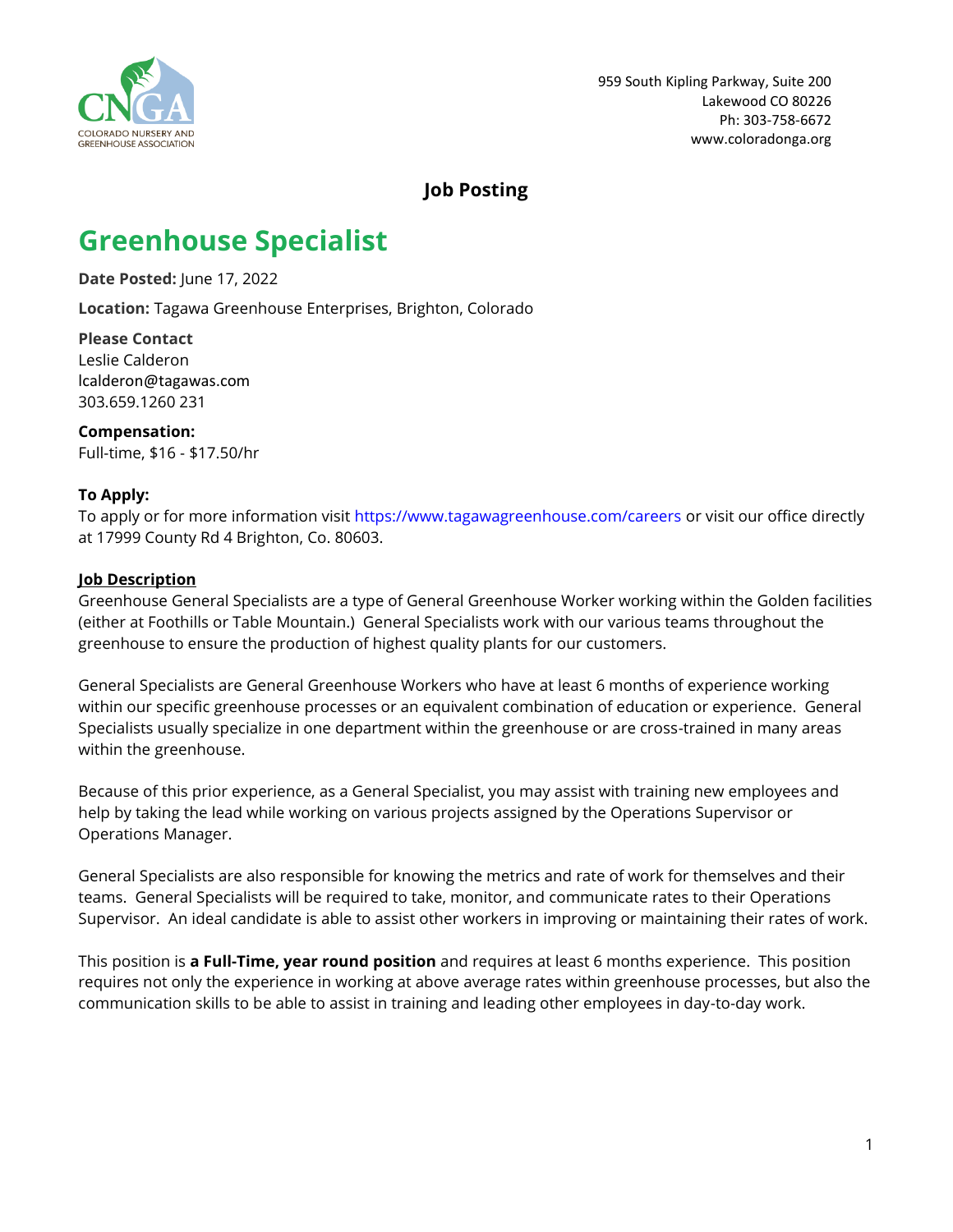

959 South Kipling Parkway, Suite 200 Lakewood CO 80226 Ph: 303-758-6672 [www.coloradonga.org](http://www.coloradonga.org/)

#### **GENERAL GREENHOUSE SPECIALIST**

(Foothills / Table Mountain)

| Job Title         | <b>General Greenhouse Specialist</b> | Especialista General del Invernadero |
|-------------------|--------------------------------------|--------------------------------------|
| Titulo de Trabajo |                                      |                                      |
| Compensation      | Starting Wage: \$16.00-17.50         | Sueldo para Empezar: \$16.00-17.50   |
| Compensación      |                                      |                                      |
| <b>Status</b>     | Agricultural Worker: Full Time       | Trabajador de Agricultura;           |
| Estatus           | 35-55 hr/week (based on              | <b>Tiempo Completo</b>               |
|                   | Greenhouse needs)                    | 35-55 hra/semana (Basado en las      |
|                   |                                      | necesidades del Invernadero)         |
| <b>Schedule</b>   | Monday-Saturday, 7:00AM start        | Lunes-Sabado, 7:00AM tiempo de       |
| Horario           | time.                                | comienzo.                            |
|                   | All candidates must have Saturday    | todos los candidatos deben de tener  |
|                   | & Sunday availability.               | disponible los Sabados y Domingos    |
| Reports To        | <b>Operations Manager</b>            |                                      |
| Se reporta a      |                                      |                                      |
|                   | (ENGLISH)                            | (ESPANOL)                            |

In addition to the duties and responsibilities identified below, there are three major components of every job at Tagawa Greenhouses: teamwork, communication, and vision. Employees at Tagawas are responsible for working together in a productive and efficient manner, assuring there is open communication within all levels within the company, and understanding the shared vision of the company and how their position contributes to the realization of that vision.

Además de los deberes y responsabilidades identificados abajo, hay 3 componentes mayores de cada trabajo en Tagawa Greenhouses: trabajo en equipo, comunicación, y visión. Empleados en Tagawas son responsables de trabajar juntos en una manera productiva y eficiente, asegurando que hay comunicación abierta dentro de todos los niveles dentro de la compañia, y entendiendo la vision compartida de la compañia y como contribuye sus posiciónes a la realilzación de esa visión.

#### **Job Description: (Descripción de trabajo)**

Greenhouse General Specialists are a type of General Greenhouse Worker working within the Golden facilities (either at Foothills or Table Mountain.) General Specialists work with our various teams throughout the greenhouse to ensure the production of highest quality plants for our customers.

General Specialists are General Greenhouse Workers who have at least 6 months of experience working within our specific greenhouse processes or an equivalent combination of education or experience. General Specialists usually specialize in one department within the greenhouse or are cross-trained in many areas within the greenhouse. Because of this prior experience, as a General Specialist, you may assist with training new employees and help by taking the lead while working on various projects assigned by the Operations Supervisor or Operations Manager.

Los Especialistas Generales de Invernaderos son un tipo de Trabajador de Invernaderos General que trabaja en las instalaciones de Golden (ya sea en Foothills o en Table Mountain). Los Especialistas Generales trabajan con nuestros diversos equipos en todo el invernadero para garantizar la producción de plantas de la más alta calidad para nuestros clientes.

Los Especialistas Generales son Trabajadores Generales de Invernaderos que tienen al menos 6 meses de experiencia trabajando dentro de nuestros procesos específicos de invernadero o una combinación equivalente de educación o experiencia. Los especialistas generales generalmente se especializan en un departamento dentro del invernadero o reciben capacitación cruzada en muchas áreas dentro del invernadero. Debido a esta experiencia previa, como especialista general, puede ayudar a capacitar a nuevos empleados y ayudar a tomar la iniciativa mientras trabaja en varios proyectos asignados por el Supervisor de Operaciones o el Gerente de Operaciones.

Especialistas Generales del Invernadero son responsable por las métricas y los tiempos del trabajo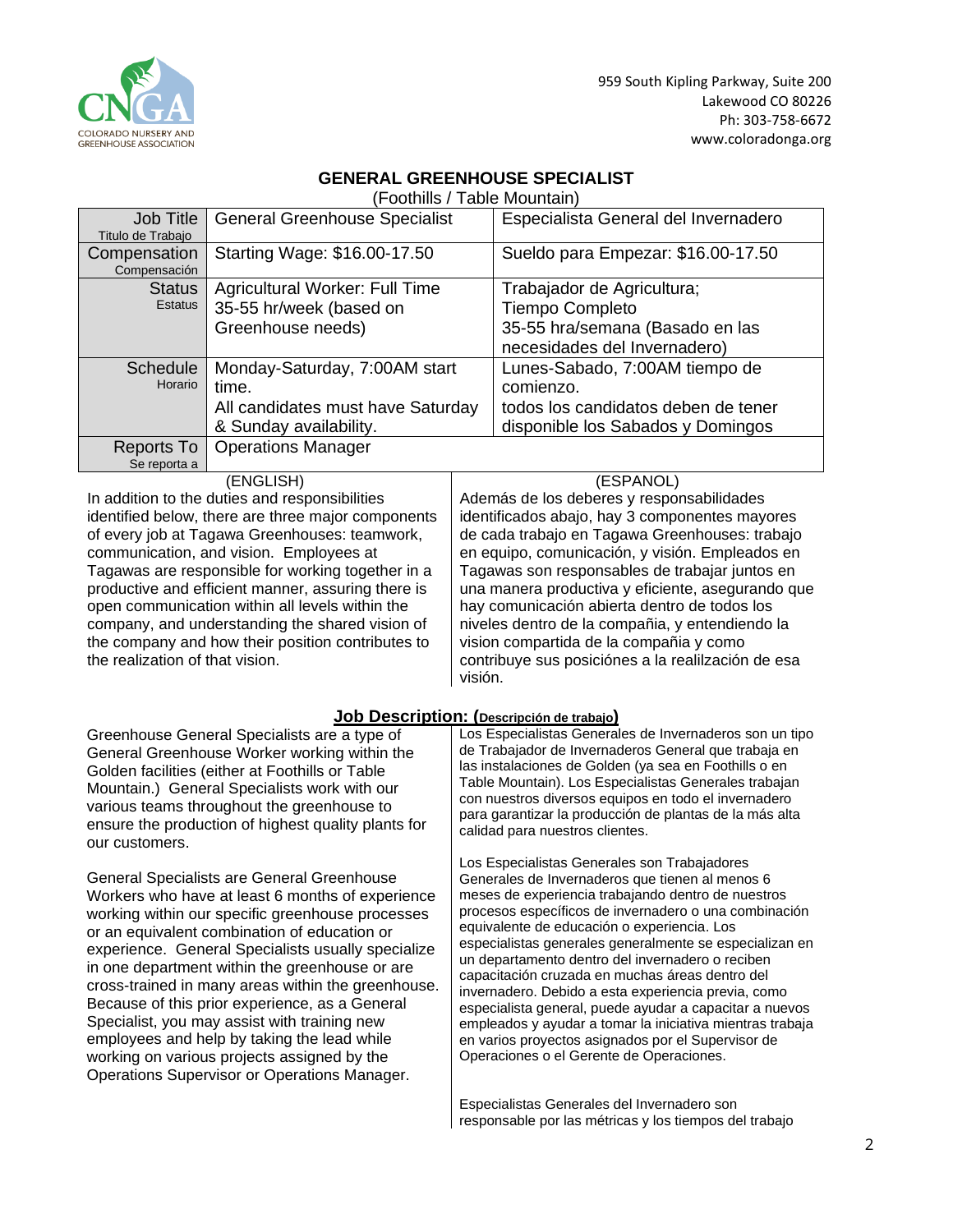

959 South Kipling Parkway, Suite 200 Lakewood CO 80226 Ph: 303-758-6672 [www.coloradonga.org](http://www.coloradonga.org/)

General Specialists are also responsible for knowing the metrics and rate of work for themselves and their teams. General Specialists will be required to take, monitor, and communicate rates to their Operations Supervisor. An ideal candidate is able to assist other workers in improving or maintaining their rates of work.

This position is **a Full-Time, year round position** and requires at least 6 months experience. This position requires not only the experience in working at above average rates within greenhouse processes, but also the communication skills to be able to assist in training and leading other employees in day-to-day work.

por la especialista y entonces sus equipos. Especialistas deberán llevar, controlar, y comunicar las métricas a su Supervisor del Operaciones. Un candidato ideal para este posición puede ayudar a otros trabajadores a mejorar o mantener sus métricas en trabajo.

Esta posición es una posición de **tiempo completo** durante todo el año y requiere al menos 6 meses de experiencia trabajando. Esta posición requiere no solo la experiencia en trabajar a tasas superiores a la media dentro de los procesos de invernadero, sino también las habilidades de comunicación para poder ayudar en la capacitación y dirigir a otros empleados en el trabajo diario.

### **Essential Functions/Duties: (Funciónes/Deberes Esenciales)**

Assist with the following departments to assure quality product is delivered to our customers, maintain area cleanliness, follow instructions, and act in accordance to rules and regulations set by TGE.

- Greenhouse Ranges
	- o Work with plants, moving, planting, pinching, spacing, hanging baskets, putting trays/containers on benches, transplanting plugs, etc.
	- o Pull and process orders for collation in accordance to TGE procedures
- Shipping Docks
	- o Load trucks according to invoices and routing
	- o Organize product on docks for truck loading
- **Chamber** 
	- o Receive cuttings and young plants and organize in Chamber.
- Jimmy Tag/Processing
	- o Print and organize labels and Jimmy Tags
	- o Process plugs and finished orders according to paperwork, ship mode, and instructions given by the Operations Supervisor
- **Sticking** 
	- o Fill and label trays
	- o Put trays onto conveyor belts

. Asistir con los siguientes departamentos para asegurar productos de calidad son enviados a nuestros clientes, mantener áreas limpios, seguir instrucciones, y actuar de acuerdo a las reglas establecidos por TGE.

- Ranchos del Invernadero
	- o Trabajar con plantas, mover, plantar, pinchar, espaciar, canastos, poner charolas/contenedores en las bancas, transplantar plugs, etc
	- o Jalar y procesar órdenes para colación de acuerdo a procesos establecido de TGE
- Area para Envios
	- o Cargar camiones de acuerdo a las facturas y rutas
	- o Organizar productos en las areas de envio para cargar camiones
- Chamber (Cámara)
	- o Recibir esquejes y plantas jóvenes y organizarse en Chamber.
- Jimmy Tag/Procesar
	- o Printar y organizar etiquetas y "Jimmy Tags"
	- o Procesar plugs y ordenes terminados de acuerdo al papeleo,modo de envio, y instrucciones dado por el Supervisor de Operaciones.
- **Plantar** 
	- o Etiquetar y llenar charolas
	- o Poner charolas arriva del la banda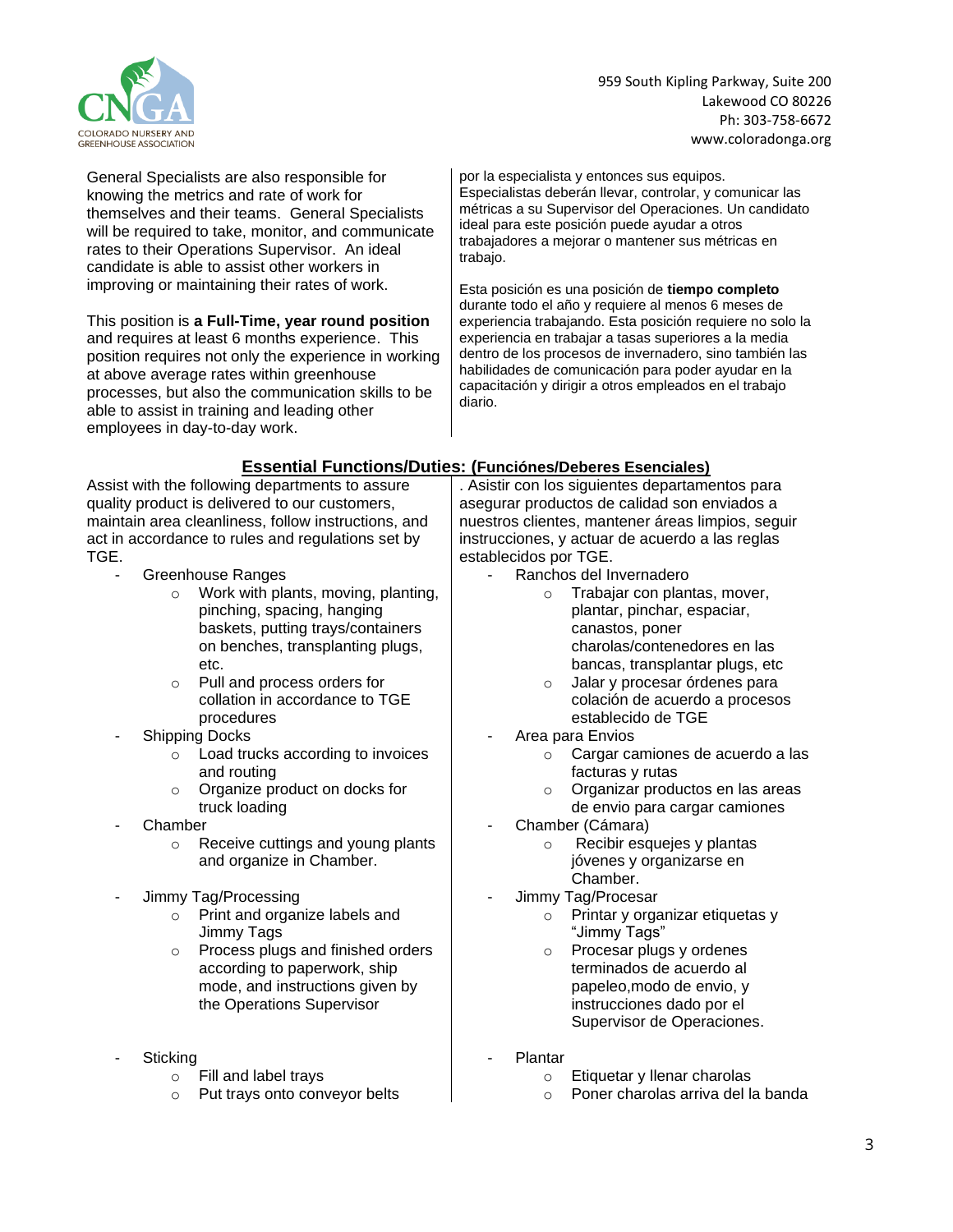

- o Maintain machines used for seeding
- o Plant cuttings into trays manually to be grown
- o Take trays off of conveyor belt and put on benches
- o **Movement** 
	- o Move product in accordance to plans and schedules set by production personnel
	- o Move seeded or planted products into greenhouses

In addition to the above responsibilities, General Greenhouse Workers will be required to assist with various projects around the greenhouse as needed and directed by their Greenhouse Supervisor.

959 South Kipling Parkway, Suite 200 Lakewood CO 80226 Ph: 303-758-6672 [www.coloradonga.org](http://www.coloradonga.org/)

- o Mantener las maquinas que usan para plantar
- o Plantar cuttings (plantas jóvenes) adentro de las charolas a mano para poder crecer
- o Quitar las charolas de la banda y poner en las bancas
- **Movimiento** 
	- o Mover productos de acuerdo al plan y horario establecido por los empleados de producción
	- o Mover productos sembrados o plantados dentro del invernadero.

En adición a los responsabilidades escritos arriva, Trabajadores en General del Invernadero se les va pedir asistir con varios proyectos alrededor del invernadero cuando sea necesario y dirigido por Supervisor de su departamento.

#### **Basic Minimum Requirements: (Requisitos Minimos Basicos)**

- Must be 17 years or older and eligible to work in the United States
- Must create a positive and professional work atmosphere by communicating in a positive and respectful manner to all staff members. General Specialists must be able to identify and communicate issues within their functional areas to Operations Supervisors, and have experience training other workers within their functional areas.
- Must be able to work in all Greenhouse conditions including wet, humid, dusty, dirty, and extreme hot/cold temperatures.
- Must be able to lift or move up to 25lbs-50lbs, and push/pull racks on wheels of 100lbs with or without reasonable accommodation.
- Job requires employees to be on their feet for long periods of time, sit, climb, balance, stoop, squat, kneel, crouch or crawl with or without reasonable accommodation.
- Must have specific vision abilities: close vision, distance vision, and color vision
- 6 months previous experience in greenhouse or related work required.
- Debe de tener 17 años o mayor y ser elegible para trabajar en los Estados Unidos (United States)
- Debe crear un ambiente de trabajo positivo y profesional al comunicarse de manera positiva y respetuosa con todos los miembros del personal. Los Especialistas Generales deben ser capaces de identificar y comunicar problemas dentro de sus áreas funcionales a los Supervisores de Operaciones, y tener experiencia en el entrenamiento de otros trabajadores dentro de sus áreas funcionales.
- Debe de poder trabajar en todas las condiciones del invernadero que incluye mojado, húmedo, sucio, y temperaturas extremas frías/calientes.
- Debe de poder levantar y mover hasta 25 libras a 50 libras, y jalar y empujar carritos con ruedas de 100 libras con o sin acomodación razonable.
- El trabajo requiere que los empleados. estén de pie por largos periodos de tiempo, sentados, balanceados, subiendo, agachados, de rodillas y gateando con o sin acomodación razonable.
- Deben de tener la habilidad específicos de visión: visión de cercas, visión de larga distancia y poder distinguir colores.
- 6 meses de experiencia en los invernaderos u otro trabajo relativa se requiere. Se prefiere